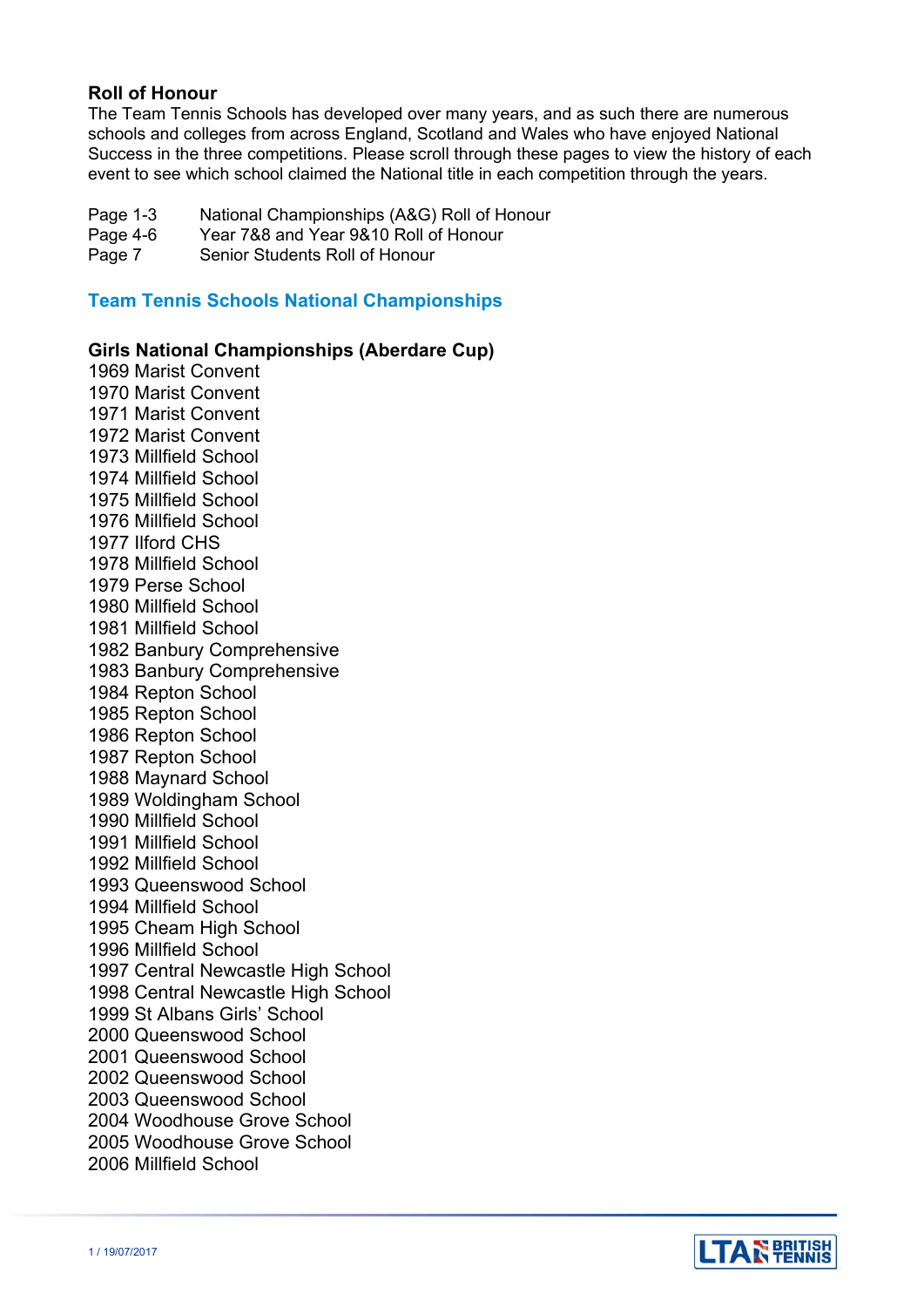2007 Cheam High School 2008 Cheam High School 2009 Cheam High School 2010 Cheam High School 2011 Queenswood School 2012 Queenswood School 2013 Queenswood School 2014 Talbot Heath School 2015 Queenswood School 2016 Queenswood School 2017 Talbot Heath School

## **Boys National Championships (Glanville Cup)**

1949 Sutton High School 1950 Chelmsford CHS School 1951 Sherborne School for Girls 1952 Putney High School 1953 Benenden School 1954 Putney High School 1955 Benenden School 1956 Queen Anne's School 1957 Queenswood School 1958 Roedean School 1959 Queenswood School 1960 Queen Anne's School 1961 St Helena School 1962 Tunbridge Wells Grammar 1963 Queen Anne's School 1964 Millfield School 1965 Queen Anne's School 1966 St Margaret's School 1967 Millfield School 1968 Talbot Heath School 1949 King's College School 1950 Stowe School 1951 King's College School 1952 University College School 1953 University College School 1954 Westminster School 1955 King's College School 1956 Eltham College 1957 Millfield School 1958 St Paul's School 1959 Millfield School 1960 St Paul's School 1961 Millfield School 1962 Millfield School 1963 Millfield School 1964 Millfield School 1965 Millfield School 1966 Millfield School

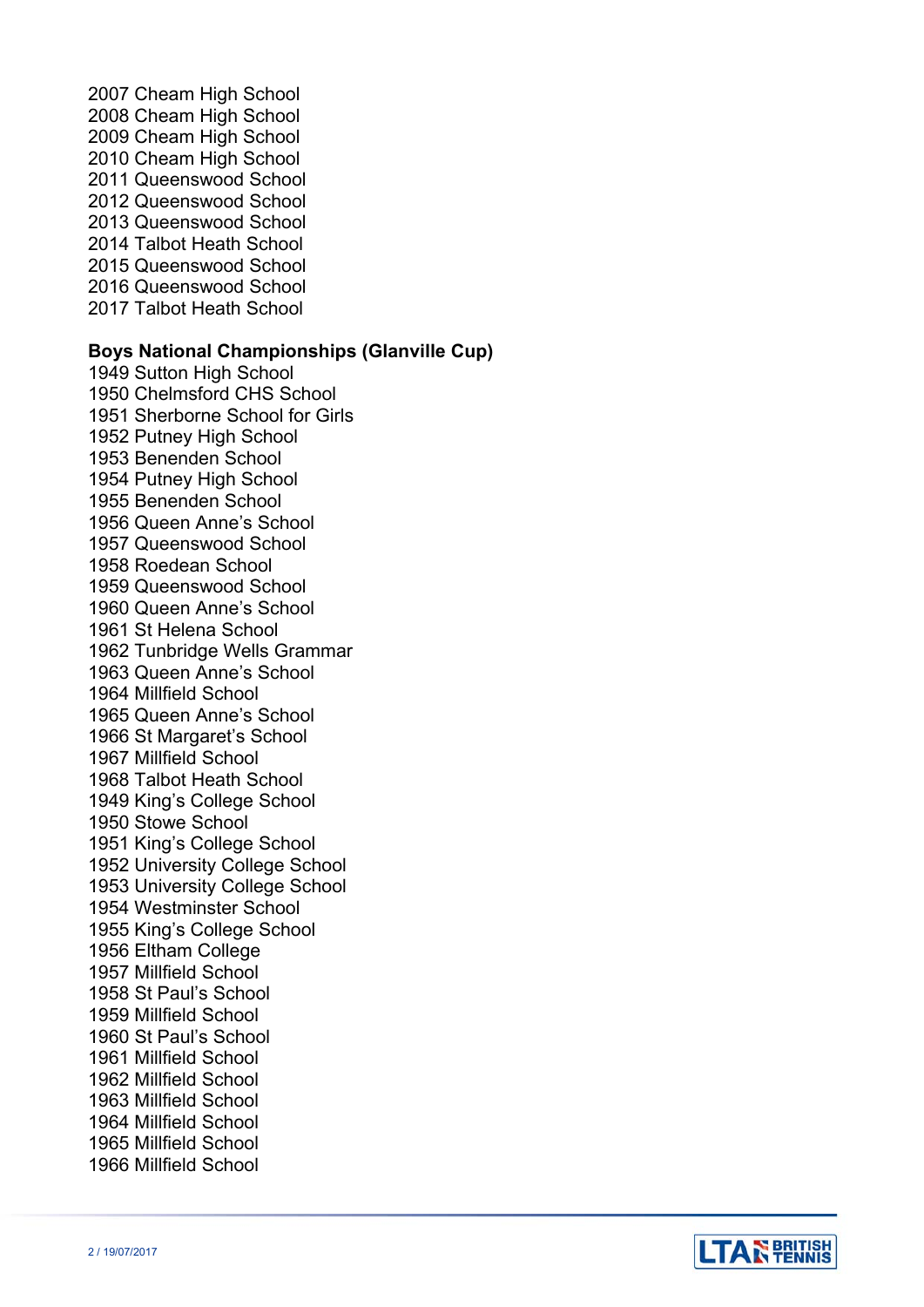1967 University College School 1968 Rugby School 1969 Millfield School 1970 Millfield School 1971 Millfield School 1972 Millfield School 1973 Millfield School 1974 Millfield School 1975 Millfield School 1976 Millfield School 1977 Millfield School 1978 Millfield School 1979 St George's College 1980 Millfield School 1981 Millfield School 1982 Repton School 1983 Millfield School 1984 Repton School 1985 Millfield School 1986 Millfield School 1987 Repton School 1988 Repton School 1989 Repton School 1990 Repton School 1991 Repton School 1992 Repton School 1993 Sevenoaks School 1994 Repton School 1995 Sevenoaks School 1996 Repton School 1997 Repton School 1998 Cheam High School 1999 Millfield School 2000 Cheam High School 2001 Burleigh Community College 2002 Millfield School 2003 Cheam High School 2004 Cheam High School 2005 Cheam High School 2006 Millfield School 2007 Reed's School 2008 Reed's School 2009 Reed's School 2010 Reed's School 2011 Reed's School 2012 Reed's School 2013 Reed's School 2014 Reed's School 2015 Reed's School 2016 Reed's School 2017 Culford School

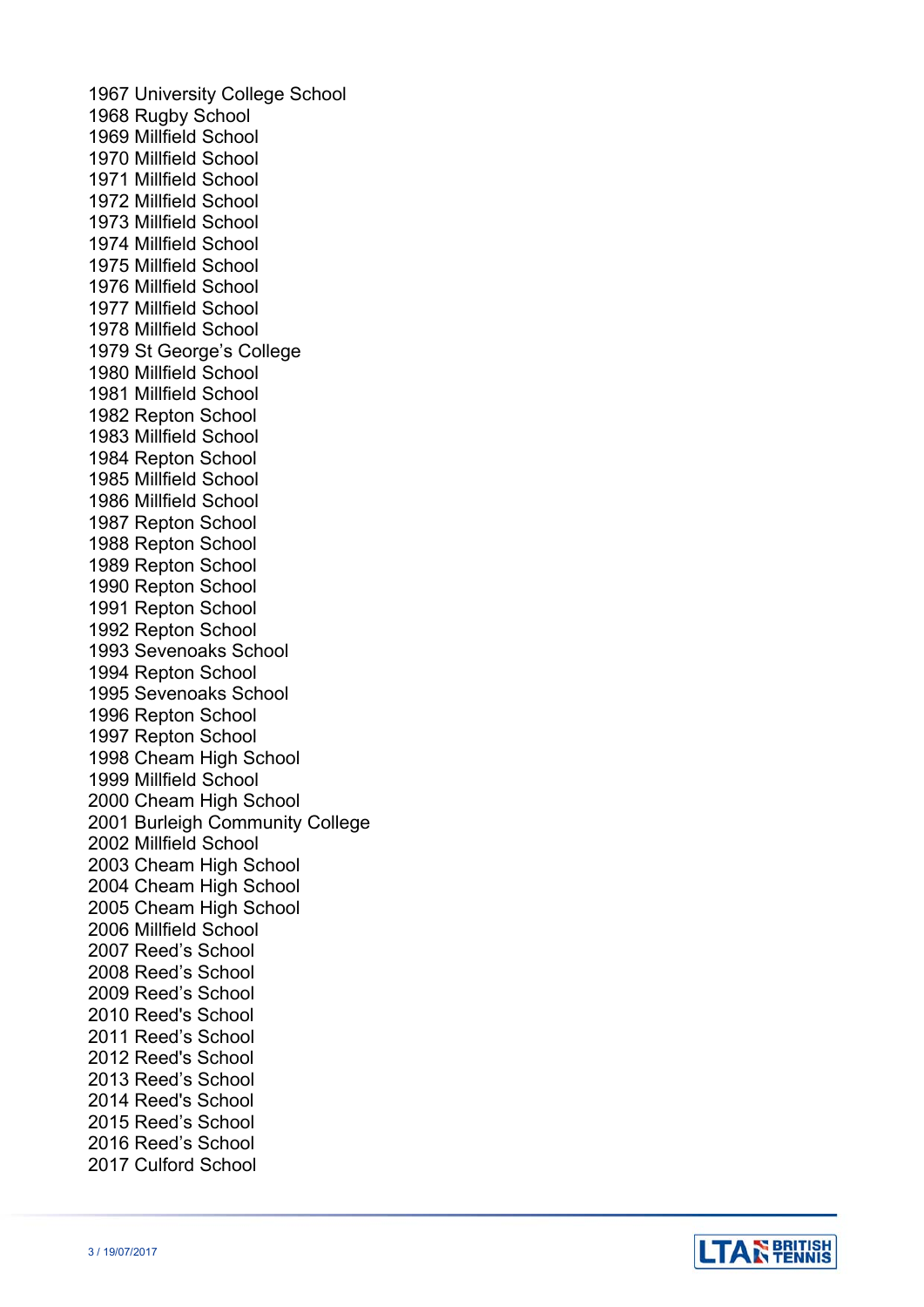### **Team Tennis Schools Year 7&8 and Year 9&10 Competition**

#### **Year 8&U, Boys:**

2001 Langley Park School 2002 Coopers' Company & Coborn School, Essex 2003 Kings College School 2004 Loughborough Grammar School 2005 Rivington & Blackrod High School 2006 Reed's School 2007 Reed's School 2008 Reed's School 2009 Reed's School 2010 Millfield Preparatory School 2011 Millfield Preparatory School 2012 Reed's School, Surrey 2013 Cheam High School, London 2014 Merchiston Castle School, Scotland 2015 Reed's School, Surrey 2016 Bournemouth Collegiate School, Dorset

#### **Year 8&U, Girls:**

1984 Thorpe House School, Norwich 1985 St. Joseph's School, Lincoln 1986 Cheltenham Ladies' College 1987 Queenswood School, Hertfordshire 1988 Brighton & Hove School 1989 St. Hilda's RC School, Burnley 1990 Bedford High School 1991 Edgbaston High School for Girls 1992 St. Andrew's School, Eastbourne 1993 Queenswood School, Hertfordshire 1994 Amberfield School, Ipswich 1995 Central Newcastle High School 1996 Edgbaston High School for Girls 1997 Norwich High School 1998 Boston High School, Lincolnshire 1999 Boston High School, Lincolnshire 2000 Coopers' Company & Coborn School, Essex 2001 Millfield Preparatory School 2002 Norwich High School 2003 Central Newcastle High School 2004 Talbot Heath School, Dorset 2005 Bromley High School, Kent 2006 Queenswood School, Hertfordshire 2007 Coopers' Company & Coborn School, Essex 2008 Talbot Heath School, Dorset 2009 Queenswood School, Hertfordshire 2010 Talbot Heath School, Dorset 2011 Talbot Heath School, Dorset 2012 Talbot Heath School, Dorset 2013 Talbot Heath School, Dorset 2014 Surbiton High School, Surrey 2015 Surbiton High School, Surrey 2016 Talbot Heath School, Dorset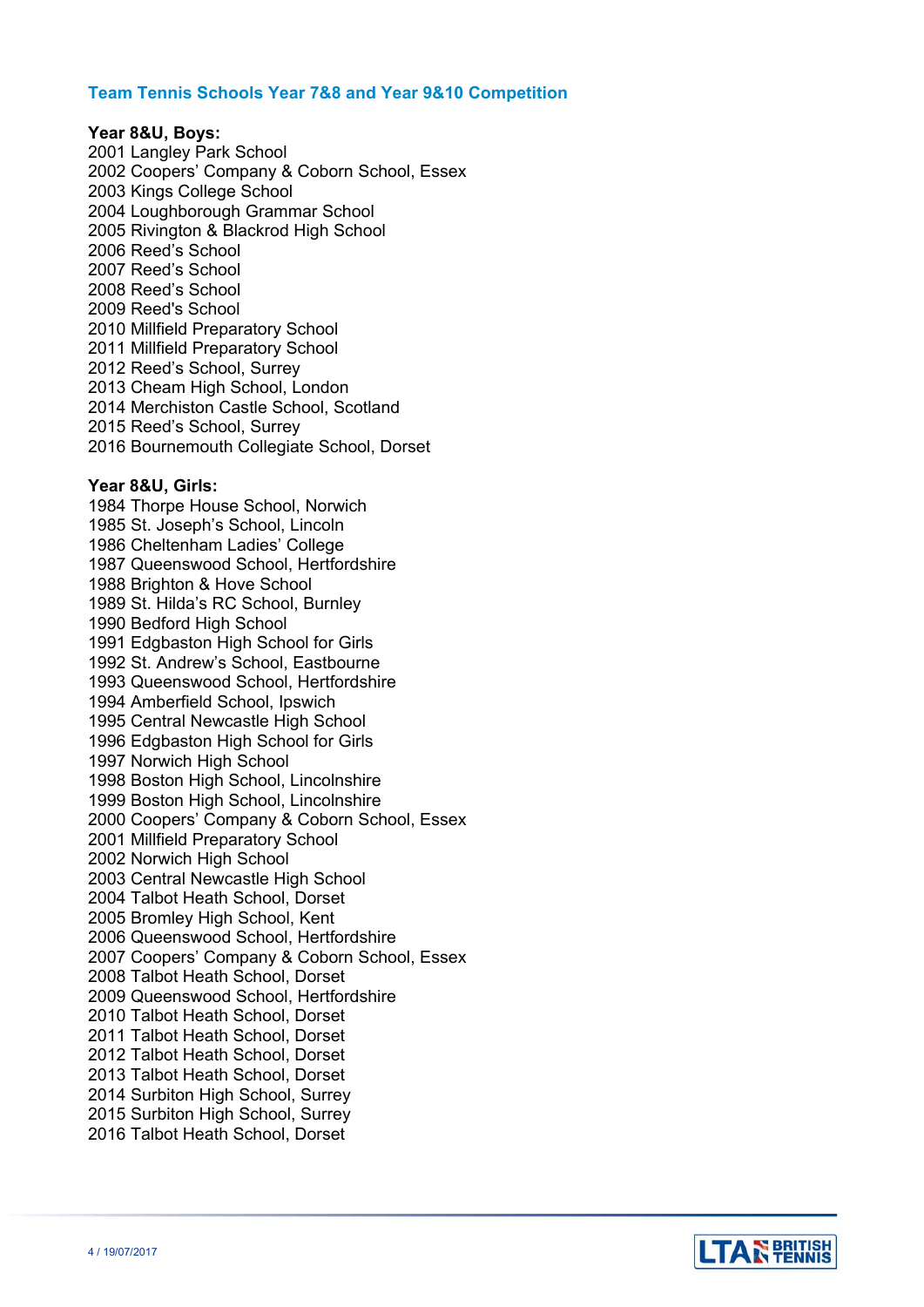#### **Year 10&U, Boys:**

1981 Thornden School, Chandlers Ford 1982 St. Martin's School, Brentwood 1983 Hookergate School, Gateshead 1984 Hookergate School, Gateshead 1985 Bournemouth School 1986 St. Paul's School 1987 Bolton School 1988 Royal Grammar School, Guildford 1989 Millfield School, Somerset 1990 Millfield School, Somerset 1991 Millfield School, Somerset 1992 Col F Seely School, Nottingham 1993 Millfield School, Somerset 1994 Millfield School, Somerset 1995 King Edward's School, Birmingham 1996 King Edward's School, Birmingham 1997 Bradford Grammar School 1998 Millfield School, Somerset 1999 Millfield School, Somerset 2000 Millfield School, Somerset 2001 Millfield School, Somerset 2002 Millfield School, Somerset 2003 Bishop Vesey's Grammar School 2004 Millfield School, Somerset 2005 Reed's School 2006 Rivington & Blackrod High School 2007 St. Bede's School, Sussex 2008 Reed's School 2009 Reed's School 2010 Reed's School 2011 Reed's School 2012 Millfield School 2013 Merchiston Castle School, Edinburgh 2014 Reed's School, Surrey 2015 Culford School, Suffolk 2016 Merchiston Castle School, Edinburgh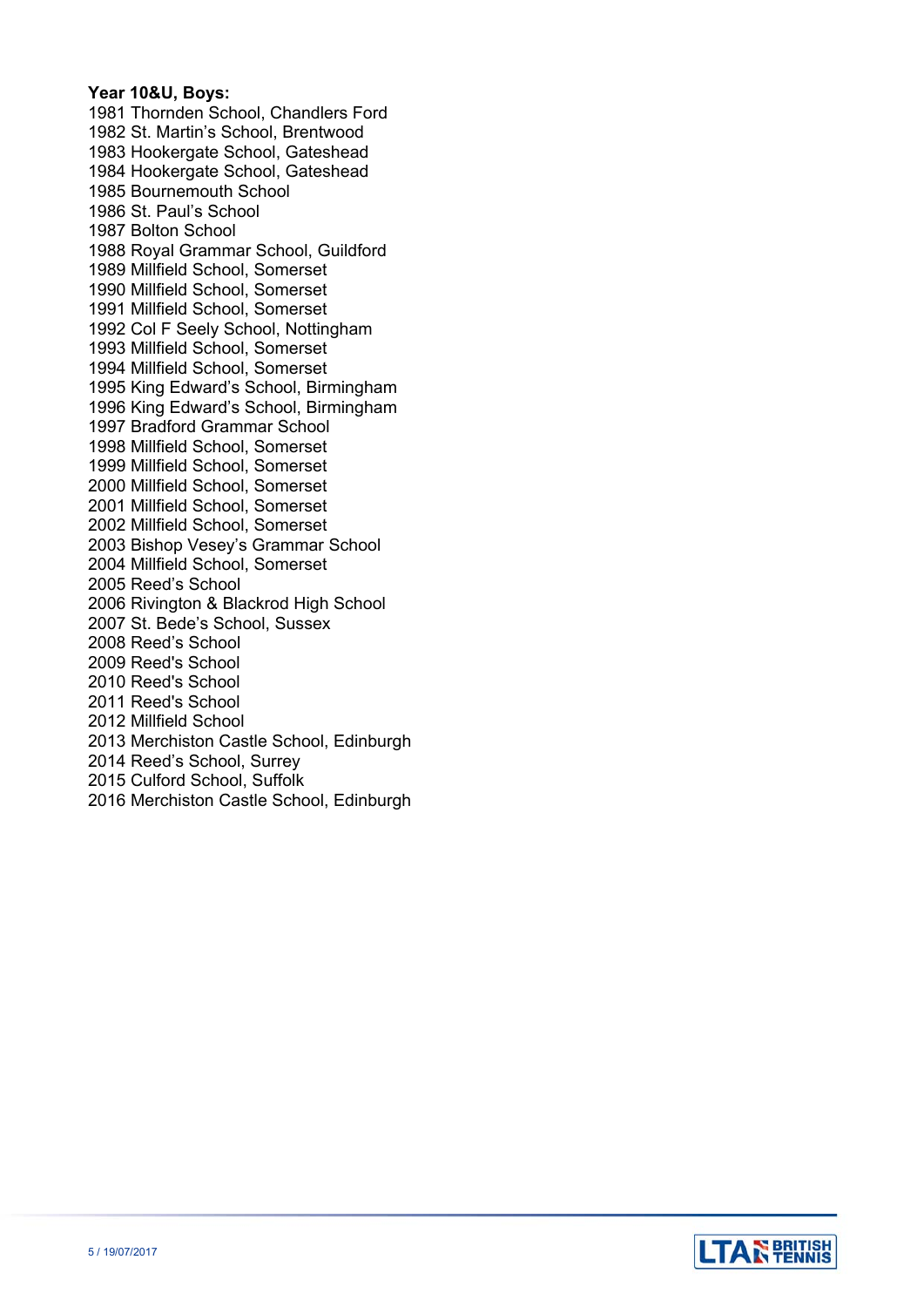### **Year 10&U, Girls:**

1983 Nottingham High School for Girls 1984 Withington Girls' School, Manchester 1985 Haberdashers' Askes School, Elstree 1986 Thorpe House School 1987 Withington Girls' School, Manchester 1988 Woldingham School, Surrey 1989 Withington Girls' School, Manchester 1990 Malvern Girls' College 1991 Bedford High School 1992 Central Newcastle High School 1993 Edgbaston High School for Girls 1994 Queenswood School, Hertfordshire 1995 Millfield School, Somerset 1996 Millfield School, Somerset 1997 Putney High School, London 1998 St. Albans Girls' High School 1999 Bournemouth School for Girls 2000 Howells School, Denbigh 2001 Thorpe St Andrew School, Norwich 2002 Bassaleg School, South Wales 2003 Millfield School, Somerset 2004 Queenswood School, Hertfordshire 2005 Talbot Heath School, Dorset 2006 The Newcastle Upon Tyne Church High School 2007 Queenswood School, Hertfordshire 2008 Queenswood School, Hertfordshire 2009 The Coopers Company and Coborn School 2010 Talbot Heath School, Dorset 2011 Queenswood School, Hertfordshire 2012 Talbot Heath School, Dorset 2013 Talbot Heath School, Dorset 2014 Talbot Heath School, Dorset 2014 Millfield School, Somerset 2015 Millfield School, Somerset 2016 Talbot Heath School, Dorset

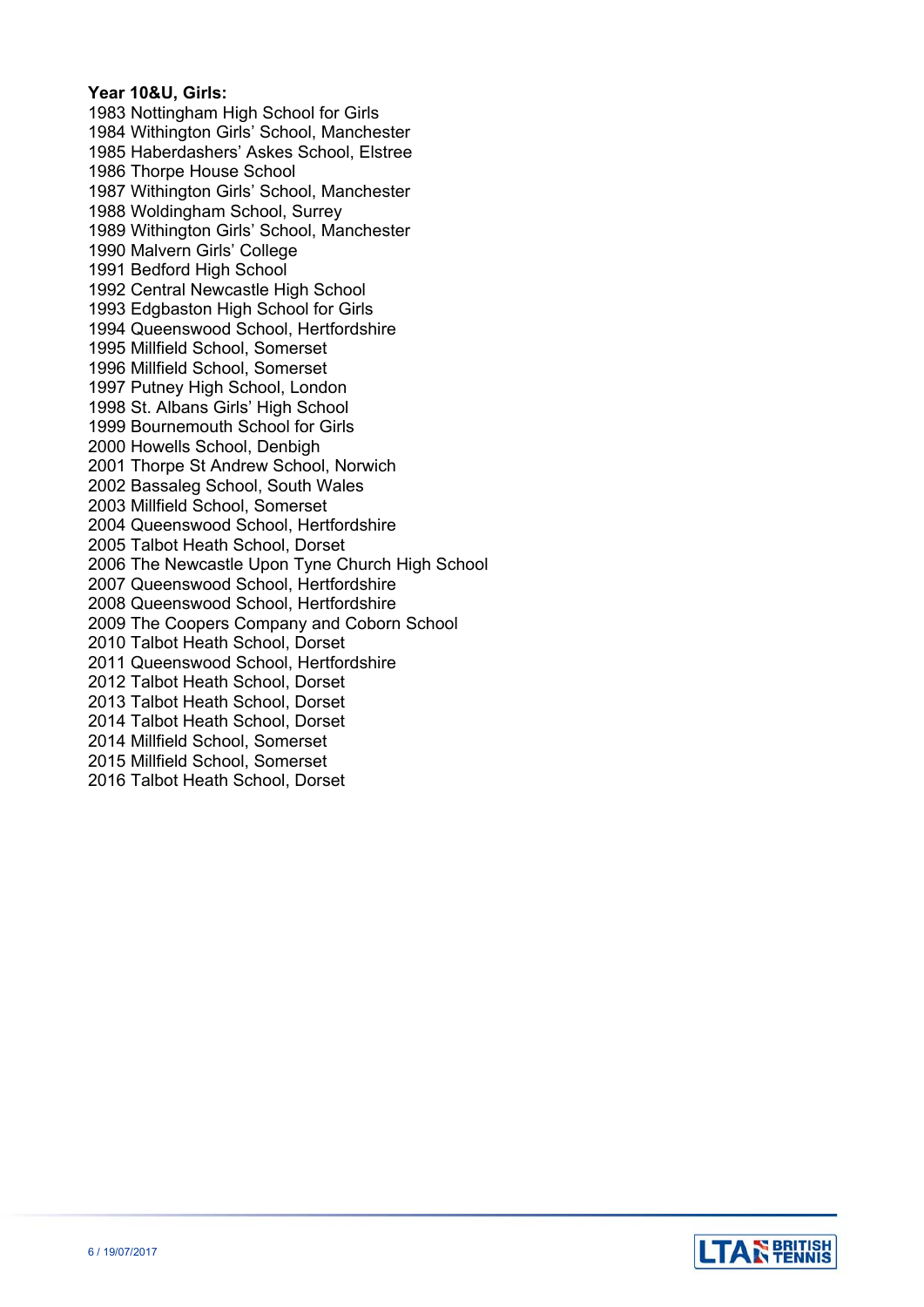## **Team Tennis Schools Senior Students Competition**

### **2005/2006:**

Boys – Kingston College, Surrey Girls – Southend High School, Essex Mixed – Durham Johnston Comprehensive

### **2006/2007:**

Boys – Hampton School, London Girls – Queenswood School, Hertfordshire Mixed – Kingston College, Surrey

#### **2007/2008:**

Boys - Hills Road Sixth Form College, Cambridgeshire Girls - Brentwood School, Essex Mixed - Canon Slade School, Lancashire

#### **2008/2009:**

Boys – Bournemouth School, Dorset Girls – Boston Grammar Schools Federation, Lincolnshire Mixed - Worthing College, Sussex

#### **2009/2010:**

Boys – Birkdale School, Yorkshire Girls – Culford School, Suffolk Mixed - Queen Mary's College, Hampshire

### **2010/2011:**

Boys – Peter Symonds College, Hampshire Girls – Ellesmere College, Shropshire Mixed - Culford School, Suffolk

### **2011/2012:**

Boys – Hills Road VI Form College, Cambridgeshire Girls – Wilmslow High School, Cheshire Mixed – Ellesmere College, Shropshire

#### **2012/2013:**

Boys – Hampton School, London Girls – Ellesmere College, Shropshire Mixed – Ellesmere College, Shropshire

#### **2013/2014:**

Boys – Rugby School, Warwickshire Girls – Ellesmere College, Shropshire Mixed – Ellesmere College, Shropshire

## **2014/2015:**

Boys – Strathallan School, Scotland Girls – Strathallan School, Scotland Mixed – Strathallan School, Scotland